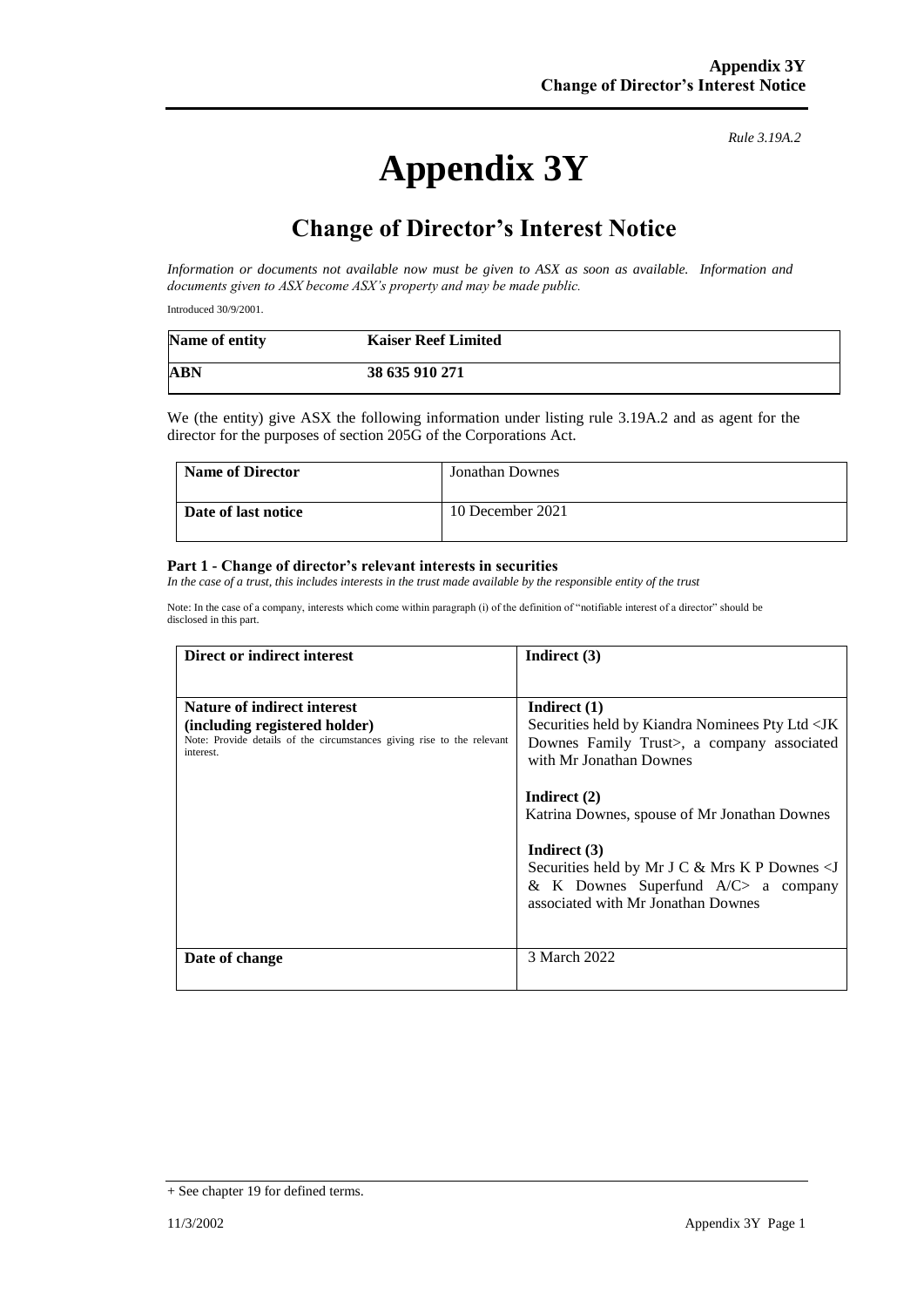| No. of securities held prior to change                                                                    | <b>Direct</b><br>100,000 fully paid ordinary shares                                                                                                                                                          |  |
|-----------------------------------------------------------------------------------------------------------|--------------------------------------------------------------------------------------------------------------------------------------------------------------------------------------------------------------|--|
|                                                                                                           | Indirect $(1)$<br>3,200,000 fully paid ordinary shares<br>2,000,000 options exercisable at \$0.30 on or before<br>31 January 2023<br>2,000,000 options exercisable at \$0.40 on or before<br>31 January 2024 |  |
|                                                                                                           | Indirect $(2)$<br>195,625 fully paid ordinary shares                                                                                                                                                         |  |
|                                                                                                           | Indirect (3)<br>100,000 fully paid ordinary shares                                                                                                                                                           |  |
| <b>Class</b>                                                                                              | Fully paid ordinary shares                                                                                                                                                                                   |  |
| <b>Number acquired</b>                                                                                    | Indirect (3)<br>100,000 fully paid ordinary shares                                                                                                                                                           |  |
| <b>Number disposed</b>                                                                                    | <b>Nil</b>                                                                                                                                                                                                   |  |
| <b>Value/Consideration</b><br>Note: If consideration is non-cash, provide details and estimated valuation | Indirect (3)<br>\$19,000                                                                                                                                                                                     |  |
| No. of securities held after change                                                                       | <b>Direct</b><br>100,000 fully paid ordinary shares                                                                                                                                                          |  |
|                                                                                                           | Indirect $(1)$<br>3,200,000 fully paid ordinary shares<br>2,000,000 options exercisable at \$0.30 on or before<br>31 January 2023<br>2,000,000 options exercisable at \$0.40 on or before<br>31 January 2024 |  |
|                                                                                                           | Indirect (2)                                                                                                                                                                                                 |  |
|                                                                                                           | 195,625 fully paid ordinary shares                                                                                                                                                                           |  |
|                                                                                                           | Indirect (3)<br>200,000 fully paid ordinary shares                                                                                                                                                           |  |

### **Part 2 – Change of director's interests in contracts**

Note: In the case of a company, interests which come within paragraph (ii) of the definition of "notifiable interest of a director" should be disclosed in this part.

| Detail of contract |  |
|--------------------|--|
|                    |  |

<sup>+</sup> See chapter 19 for defined terms.